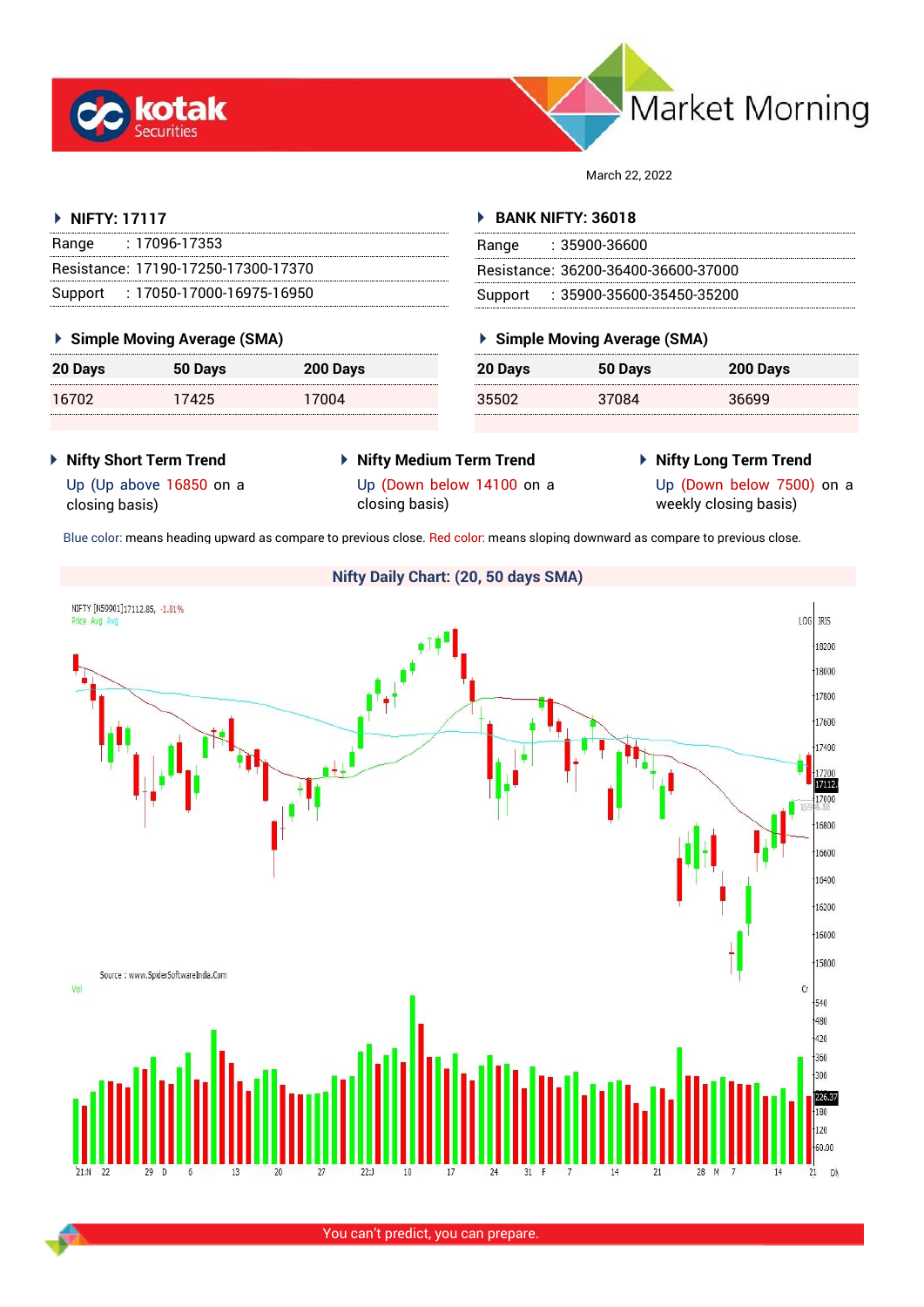#### **Market Analysis**

ends 169 points lower while the Sensex was down by 571 points. Among Sectors, profit booking was seen in **Nifty/Sensex Daily View:** After a strong uptrend rally, the benchmark indices witnessed profit booking. The Nifty FMCG and infra stocks whereas despite weak market conditions buying interest continued in Metal stocks. as a result, the Metal index rallied over 1.5 percent.

Technically, the market took the resistance near 50 day SMA and reversed sharply. It also formed bearish candle on daily charts which supports further weakness. However, the medium term texture of the market is still in to the positive side.

We are of the view that, 50 day SMA or 17265/57700 would be the immediate hurdle for the bulls. Below which the correction wave is likely to continue till 17000-16975/57000-56800. On the flip side, fresh uptrend possible only after 17265/57700 breakout. Above which the chances of hitting 17350-17400/58000-58200 would turn bright. Contra traders can take a long bet near 16975/56800 with 16950 /56700 support stop loss.

#### **RATING SCALE (PRIVATE CLIENT GROUP)**

| <b>BUY</b>             | $\overline{\phantom{0}}$ | A condition that indicates a good time to buy a stock. The exact circumstances of the signal will be determined by the indicator that an<br>analyst is using.    |
|------------------------|--------------------------|------------------------------------------------------------------------------------------------------------------------------------------------------------------|
| <b>SELL</b>            |                          | - A condition that indicates a good time to sell a stock. The exact circumstances of the signal will be determined by the indicator that an<br>analyst is using. |
| <b>Stop Loss Order</b> | $-$                      | An instruction to the broker to buy or sell stock when it trades beyond a specified price. They serve to either protect your profits or<br>limit your losses.    |

#### **FUNDAMENTAL RESEARCH TEAM (PRIVATE CLIENT GROUP)**

+91 22 6218 5408 +91 22 6218 6443 +91 22 6218 6439 +91 22 6218 6433 **Jatin Damania Purvi Shah Rini Mehta K. Kathirvelu**

Metals & Mining, Midcap Pharmaceuticals Research Associate Support Executive jatin.damania@kotak.com [purvi.shah@kotak.com](mailto:purvi.shah@kotak.com) rini.mehta@kotak.com [k.kathirvelu@kotak.com](mailto:k.kathirvelu@kotak.com) +91 22 6218 6440 +91 22 6218 6432 +91 80801 97299 +91 22 6218 6427

Oil and Gas, Information Tech Construction, Capital Goods & Midcaps sumit.pokharna@kotak.com pankajr.kumar@kotak.com +91 22 6218 6438 +91 22 6218 6434

# **Sumit Pokharna** Pankaj Kumar

**Shrikant Chouhan Arun Agarwal Amit Agarwal, CFA Hemali Dhame** Head of Research Auto & Auto Ancillary Transportation, Paints, FMCG Banking & Finance [shrikant.chouhan@kotak.com](mailto:shrikant.chouhan@kotak.com) arun.agarwal@kotak.com agarwal.amit@kotak.com Hemali.Dhame@kotak.com

#### **TECHNICAL RESEARCH TEAM (PRIVATE CLIENT GROUP)**

**Shrikant Chouhan**<br>**Amol Athawale Athawale Chomes and athawale @kotak com Besearch Ass** [shrikant.chouhan@kotak.com](mailto:shrikant.chouhan@kotak.com) [amol.athawale@kotak.com](mailto:amol.athawale@kotak.com) Research Associate +91 22 6218 5408 +91 20 6620 3350 [sayed.haider@kotak.com](mailto:sayed.haider@kotak.com)

+91 22 62185498

### **DERIVATIVES RESEARCH TEAM (PRIVATE CLIENT GROUP)**

+91 22 6218 5497 +91 33 6615 6273

**Sahaj Agrawal Prashanth Lalu Prasenjit Biswas, CMT, CFTe** [sahaj.agrawal@kotak.com](mailto:sahaj.agrawal@kotak.com) [prashanth.lalu@kotak.com](mailto:prashanth.lalu@kotak.com) [prasenjit.biswas@kotak.com](mailto:prasenjit.biswas@kotak.com)